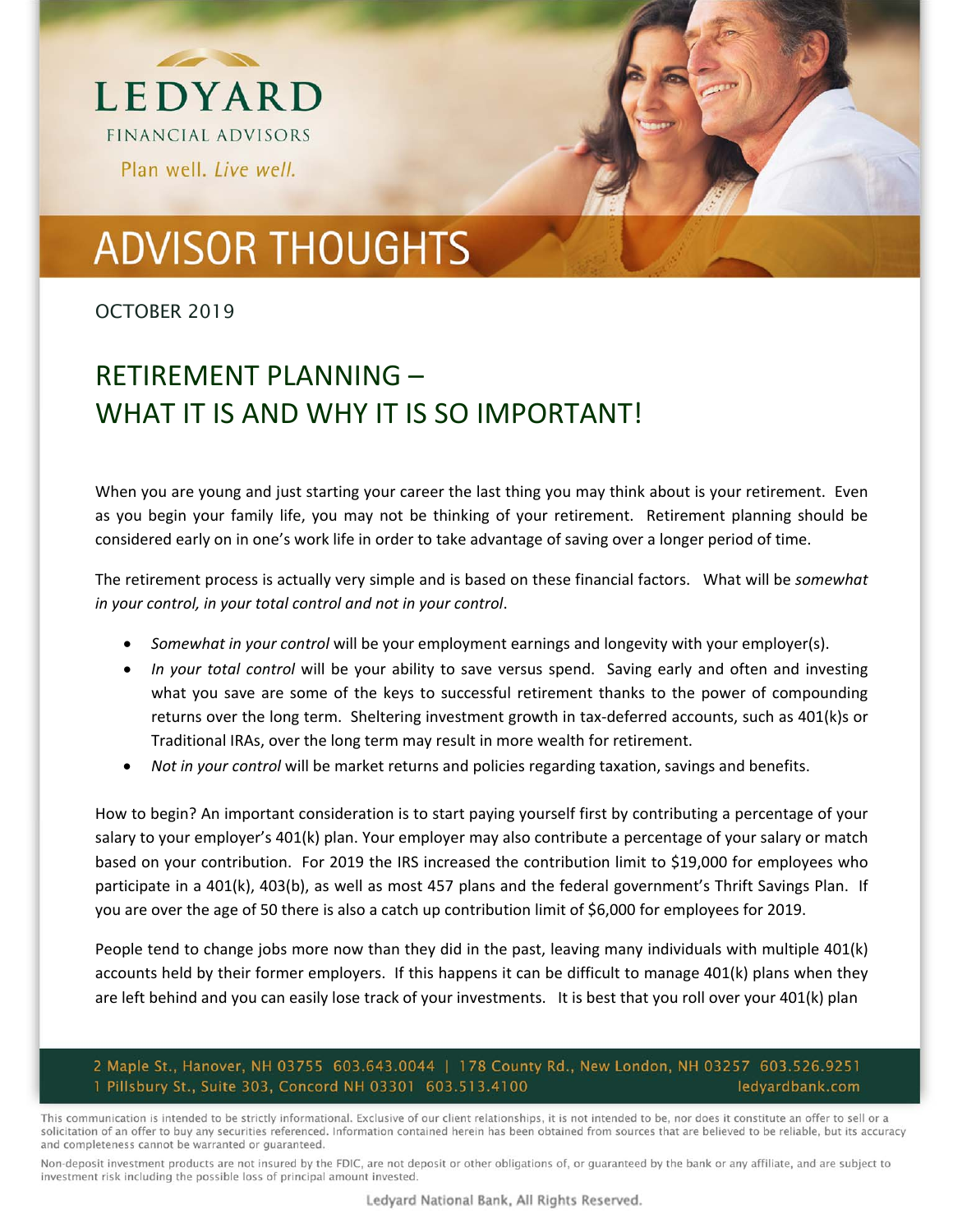## **ADVISOR THOUGHTS**

into a new 401(k) plan when you change employers or roll your previous 401(k) into an IRA. An IRA will give you more control over your asset allocation and, equally as important, the fees charged for managing your assets.

Other retirement vehicles are a ROTH IRA which you fund with post-tax income, and a Traditional IRA, which you fund with pre‐tax income. All growth and future withdrawals from the ROTH IRA will be tax free. With a Traditional IRA, withdrawals will be taxed as income when they occur. Traditional IRAs also have mandatory withdrawals, the Required Minimum Distribution or RMD, which must begin by April 1<sup>st</sup> of the calendar year following the year in which you reach 70 ½ years of age. Each year thereafter you will be required to take an RMD. With ROTH IRAs, there are no RMDs. Whether you select a ROTH IRA, a Traditional IRA or both, early withdrawals before age 59 ½ are generally subject to a 10% IRS penalty, unless certain exceptions apply. You can make annual contributions of up to \$6,000 to a ROTH IRA or a Traditional IRA at age 49 and below, or \$7,000 at age 50 and above. These are shared limits, so if you contribute to one then the limit for the other is thereby reduced. There are also income limits related to contributions which must be taken into consideration. ROTH IRAs appeal to anyone who wants to minimize their taxes during retirement years. In addition, those not needing the assets can leave the ROTH to their heirs tax‐free.

The challenge is and will continue to be that spending is easy and saving is difficult. People are living longer and that trend is expected to continue. This is another reason to start saving as early as possible since funds will be needed for a longer period of time than ever before. Having a well-diversified portfolio with limited withdrawals will also help you achieve your nest egg for retirement and possibly the next generation of wealth if properly planned.

Another important factor is to seek advice from a professional financial advisor. *Ledyard Financial Advisors* is a sole discretionary asset management firm with a skilled and experienced team. We welcome the opportunity to sit down with you and review your needs, goals and objectives in order to help you achieve the end result – having enough assets for your retirement!



Monique Brown *Senior Financial Advisor*